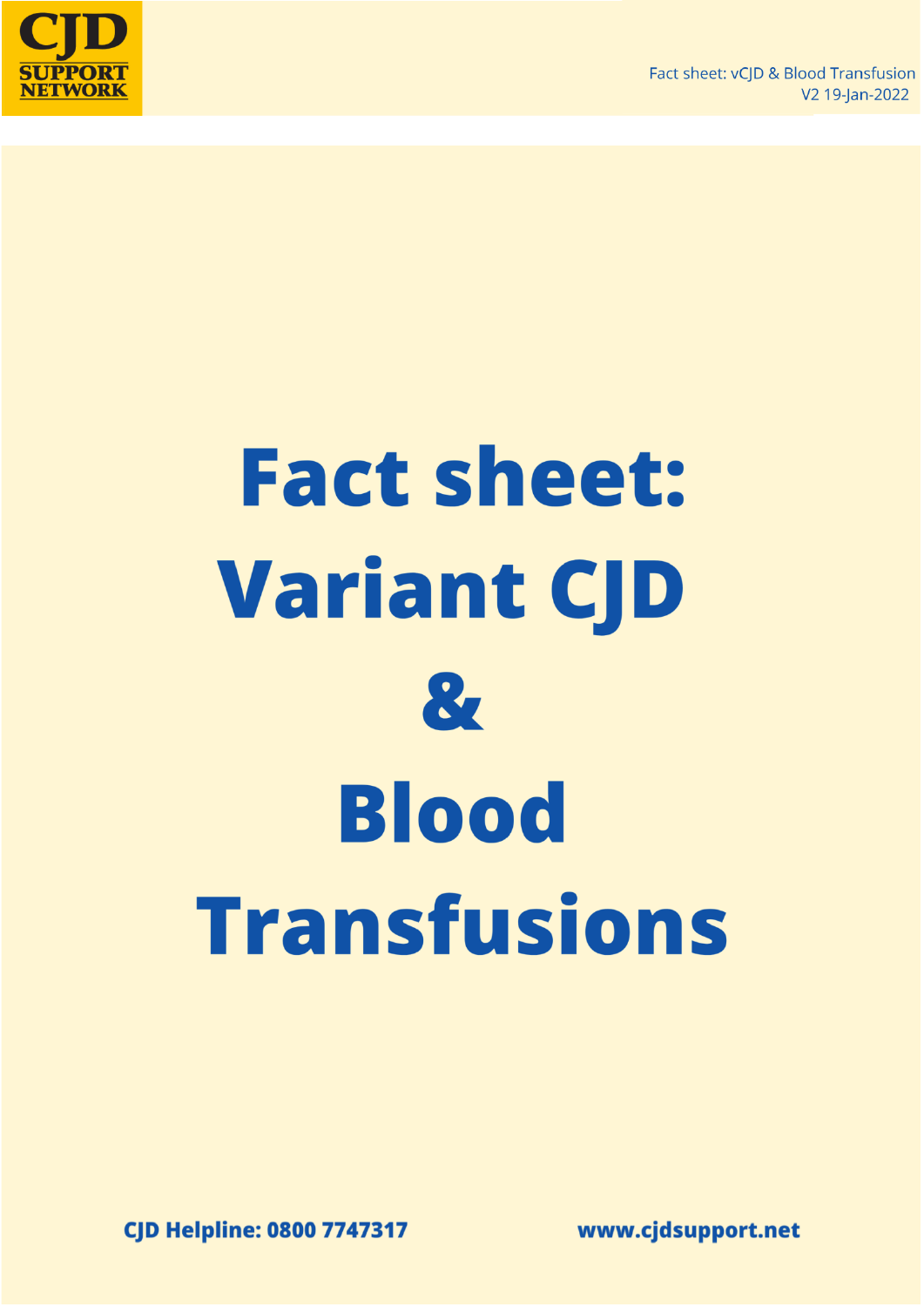

## **About the CJD Support Network**

The CJD Support Network is the leading care and support charity for all forms of CJD. The CJD Support Network:

- Provides practical and emotional support to individuals, families and professionals concerned with all forms of CJD
- Provides emotional support to people who have been told that they are at a 'higher risk' of CJD through blood or surgical instruments
- Links families with similar experiences of all forms of CJD
- Offers financial support for families in need
- Provides accurate, unbiased and up-to-date information and advice about all forms of CJD
- Provides a national helpline on all forms of CJD
- Promotes research and the dissemination of research findings
- Promotes good quality care for people with all forms of CJD
- Encourages the development of a public policy response for all forms of CJD
- Provides support, education and training to professionals concerned with CJD

For more information about the activities of the CJD Support Network, contact:

Admin and general enquiries - [admin@cjdsupport.net](mailto:admin@cjdsupport.net) or +44 (0)7494 211476 Support - [support@cjdsupport.net](mailto:support@cjdsupport.net) or 0800 774 7317 Website - [www.cjdsupport.net](http://www.cjdsupport.net/) Post - PO Box 3936, Chester, CH1 9NG

Registered charity no. **1097173**

## **Acknowledgements**

The CJD Support Network gratefully acknowledges the assistance of Professor Richard Knight of the National CJD Research and Surveillance Unit, and Professor Simon Mead of the UK National Prion Clinic in the preparation of this booklet.

#### **Fact sheet: vCJD and blood transfusions**

Version: 2 Date of review: 19<sup>th</sup> January 2022 Next scheduled review date: January 2024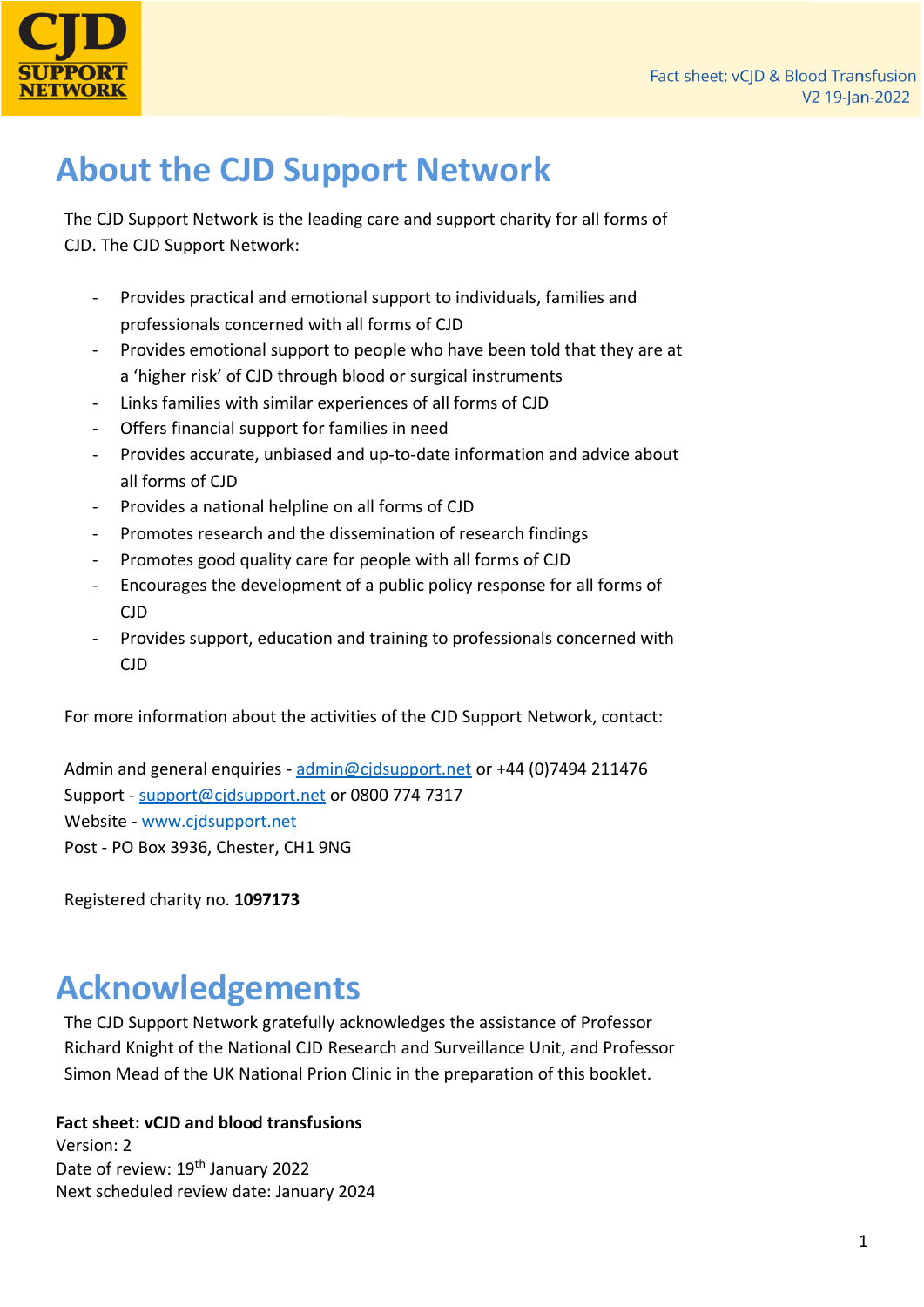

# **Contents**

| Can being identified as at risk affect my ability to get life insurance, a mortgage or private healthcare? 7 |
|--------------------------------------------------------------------------------------------------------------|
|                                                                                                              |
|                                                                                                              |
|                                                                                                              |
|                                                                                                              |
|                                                                                                              |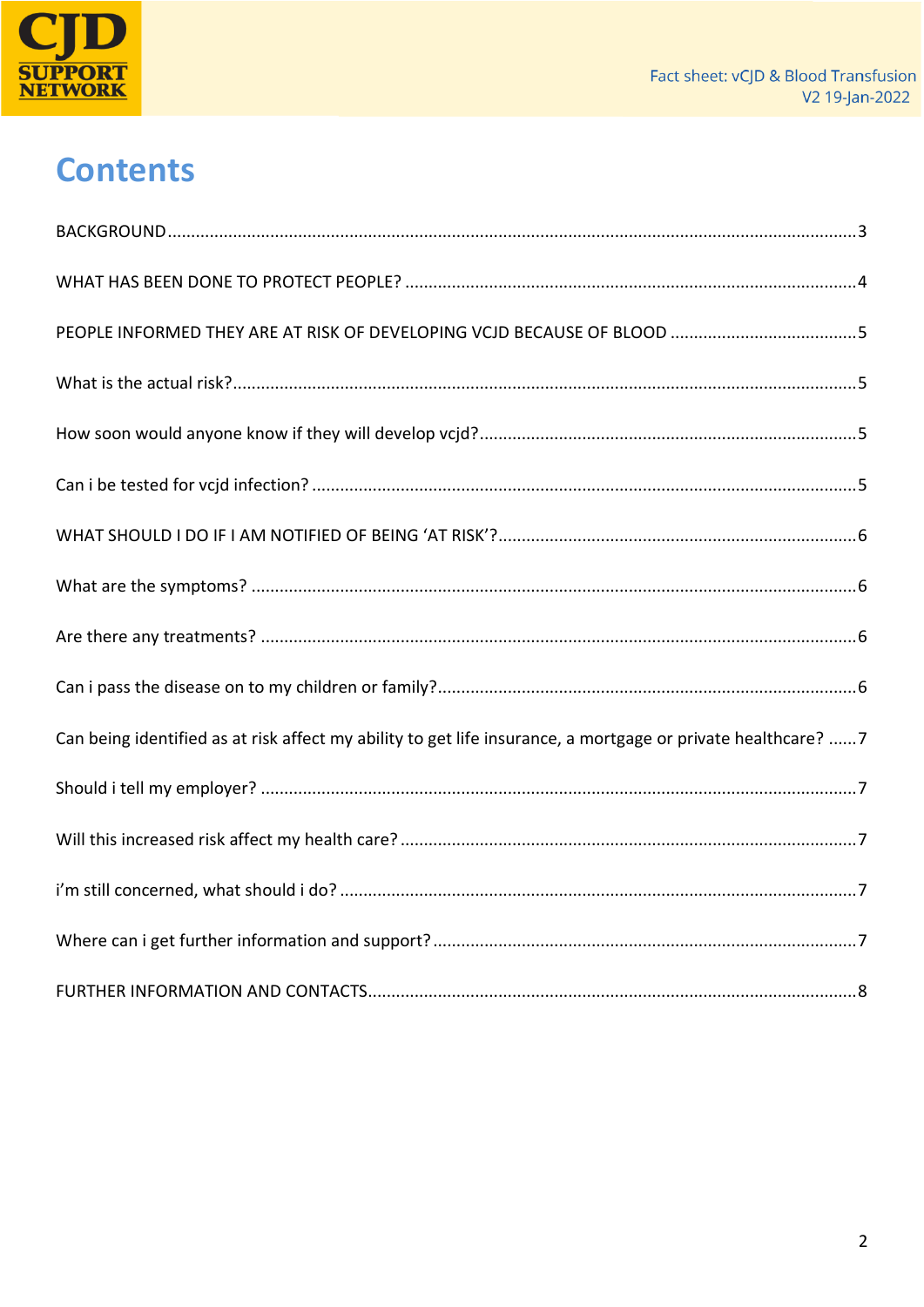

### <span id="page-3-0"></span>**Background**

#### *The four types of human prion disease*

- Sporadic Creutzfeldt-Jakob Disease (CJD), which arises spontaneously, is the most common type.
- Genetic or inherited prion disease is a rare form of the disease which has genetic causes.
- Iatrogenic CJD is accidentally transmitted through medical procedures/treatments.
- Variant CJD (vCJD) arose from BSE dietary contamination.

Visit [www.cjdsupport.net/what-is-cjd/fact-sheets](http://www.cjdsupport.net/what-is-cjd/fact-sheets) to access individual fact sheets on each form of CJD.

**Variant CJD (vCJD)**

In the 1980s and 1990s, there was an epidemic of a prion disease in cattle (BSE) which particularly affected the UK. Various control measures were put in place to eliminate cattle BSE and to protect human diet. As of November 2021, there have been 178 cases of definite or probable vCJD identified in the UK, the last case was reported in 2016, and no-one born after 1989 has so far been diagnosed with vCJD.

**vCJD and Secondary Transmission**

Following the identification of vCJD as a primary transmission from cattle to man (through diet) there were concerns that secondary human-to-human transmission might occur through surgery or blood. It is known that, when they are acquired as infections, prion diseases generally have long incubation periods (ie there is a long interval, typically measured in years, between being infected and becoming ill). In the case of vCJD, there is silent infection in parts of the body (such as the appendix or spleen) before the brain is affected with resulting symptoms. As such individuals are well, there is no obvious evidence they harbour infection. At present, it is thought that up to around 1:2000 of the UK population may be silently infected, with the potential for secondary transmission via surgery or blood. In fact, no instance of vCJD transmission has been identified by any route other than intravenous blood transfusion and an injected blood-derived product ('Factor VIII').

There are 3 instances of people developing vCJD after transfusion with blood from donors who were in the incubation period of vCJD. In one further case, a blood recipient later died of a non-neurological illness and evidence was found of vCJD infection but not affecting the brain. In one case, someone with haemophilia died from a nonneurological illness also with evidence of vCJD infection, thought to be due to Factor VIII treatment (produced from blood from a donor in the incubation period of vCJD).

It should be stressed that:

- Such secondary transmissions have occurred rarely (on only these 5 occasions) and no further instances have been identified for some 15 years (as of November 2021).
- No instances of vCJD transmission via surgery (including dental surgery) have been identified.
- There is no risk of transmission through ordinary contact, including intimate contact, with someone who has vCJD or might be incubating it.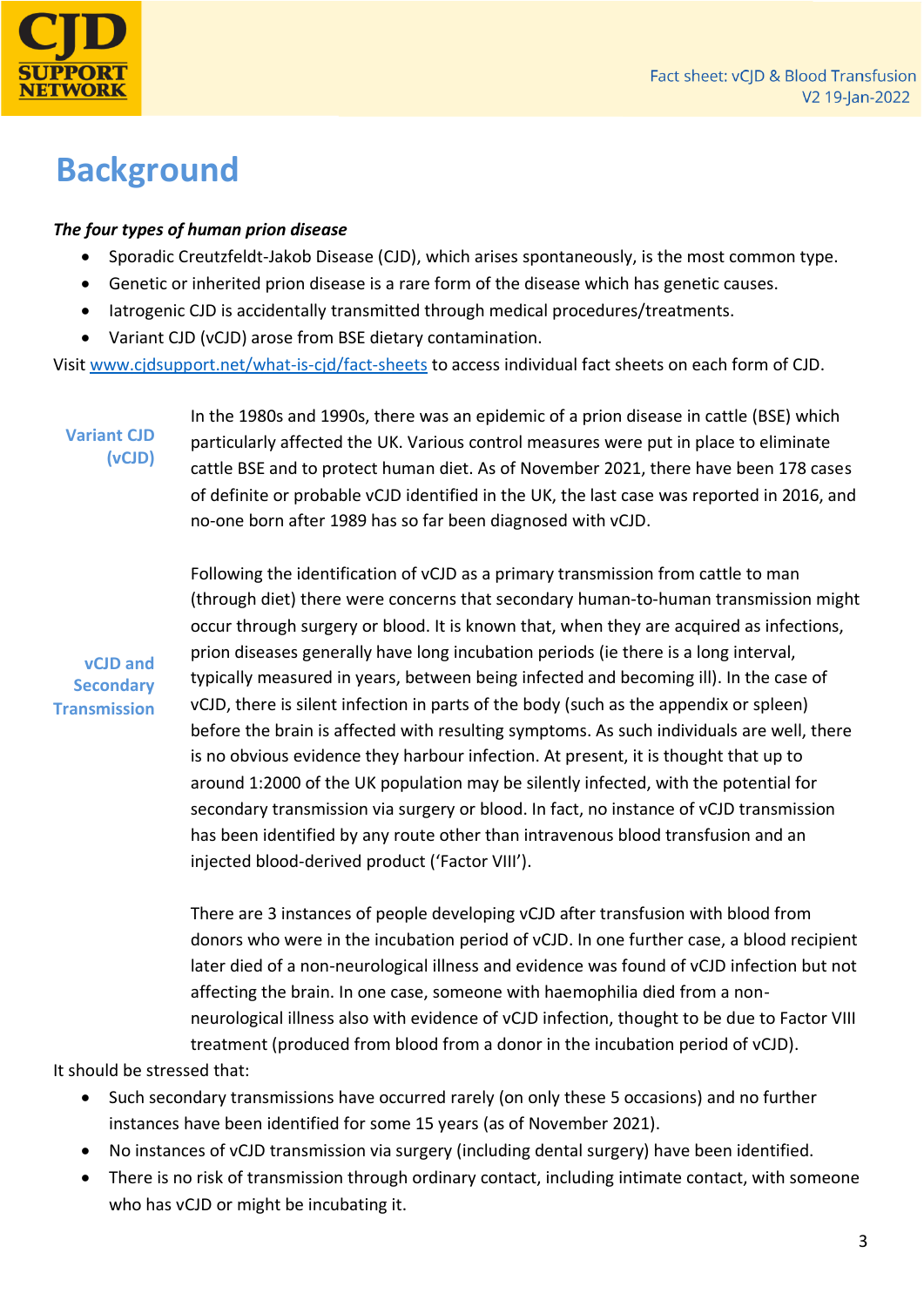

## <span id="page-4-0"></span>**What has been done to protect people?**

People who are ill with vCJD will not be accepted as donors (as is the case with other illnesses). However, there is no method to detect asymptomatic infection that might be present in a donor. Blood tests for vCJD have been developed but they have not been evaluated as screening tests for asymptomatic infection in donors. They are also small-scale laboratory tests that are not yet suitable for the routine large-scale testing a Blood Transfusion Service requires.

Various measures have been taken to reduce the risk from blood including leuco-reduction of donated blood (reducing the white blood cell content), and exclusion from donation for those who have received blood in the past or were donors to known vCJD patients.

However, blood (in the form of red blood cells) is necessary to replace blood loss during surgery or due to trauma and this cannot be imported from other countries. It is important to appreciate that red blood cell transfusion may be life-saving in many circumstances.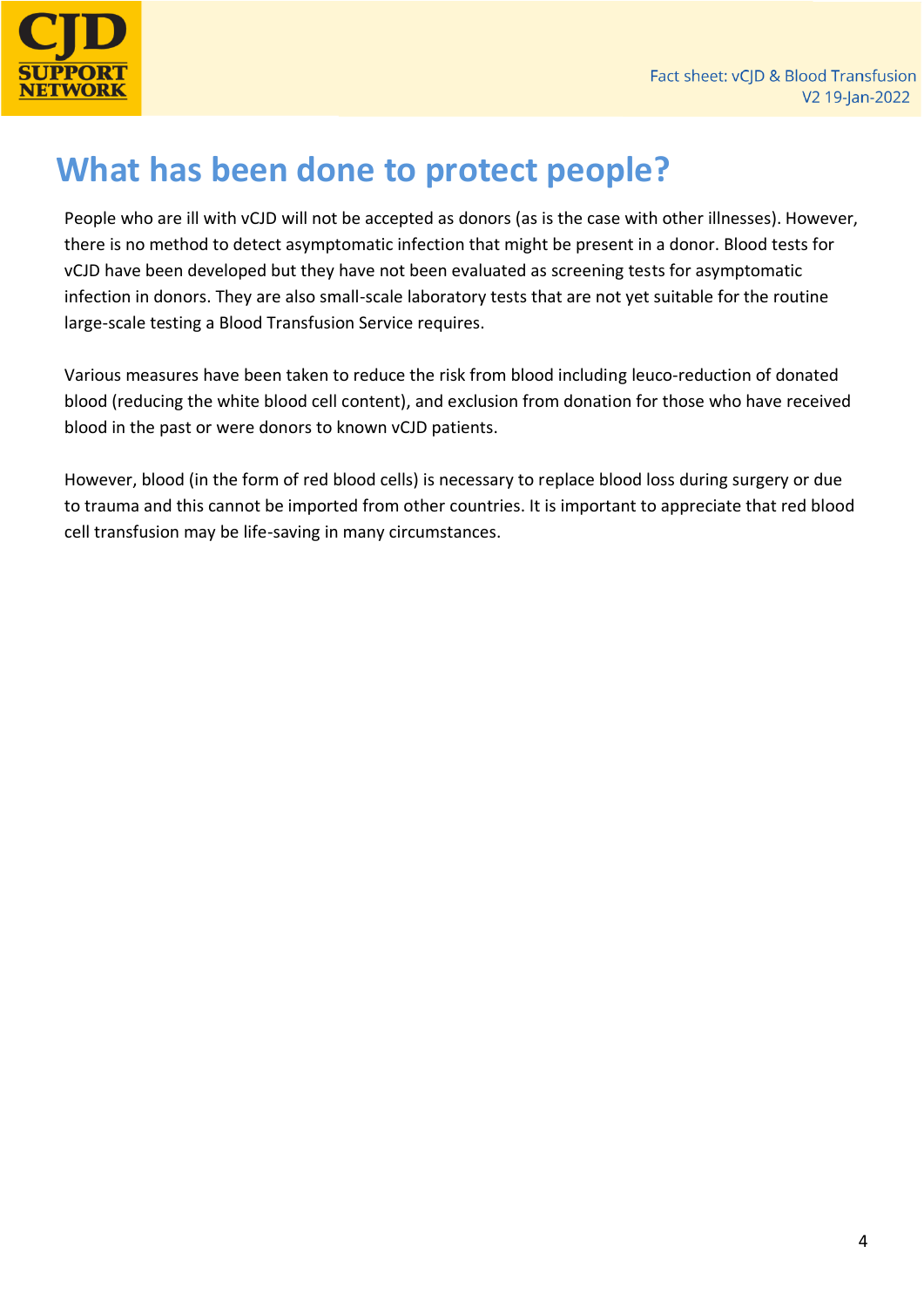

## <span id="page-5-0"></span>**People informed they are at risk of developing vCJD because of blood**

If someone is identified as having received blood from a donor who went on to develop vCJD they are informed that they are 'at risk' because of having been possibly exposed to infection in that blood. In addition, if someone donated blood to another person who later developed vCJD, the donor is informed of being 'at risk' because of the possibility that the recipient was infected by the blood (i.e. that the donor might be asymptomatically infected). Strictly speaking, such individuals are at a higher risk than the general population-there is a risk in the general population due to past potential dietary exposure to BSE.

#### <span id="page-5-1"></span>What is the actual risk?

Unfortunately, we don't know the precise risk. The fact that no-one has died from blood transfusion transmitted vCJD for over 15 years is obviously reassuring, but scientists are not complacent and remain vigilant for new cases. Most people in the UK are at some risk of developing vCJD because they have eaten beef or beef products contaminated with BSE in the past (click **[here](https://www.cjdsupport.net/images/factsheets/Variant_CJD_v2_FINAL.pdf)** to visit our fact sheet on vCJD. Just because someone has received blood that potentially contained vCJD infectivity, it does not necessarily mean that the blood actually contained infectivity, and, even it did, that the recipient will be actually infected. Finally, it is not necessarily the case that someone infected by blood will develop vCJD illness. It is possible that the infection will remain 'asymptomatic' (silent) in some people and will not affect their health.

<span id="page-5-2"></span>How soon would anyone know if they will develop vCJD? Unfortunately, this is difficult to answer. Firstly, the incubation period (time from infection to developing illness) in prion diseases can be very long; it is generally measured in years, rather than in weeks or months). Secondly, since only 3 people have developed vCJD because of blood transfusion, there is very limited evidence about the incubation period related to blood infection. In these 3 individuals, vCJD symptoms developed at intervals of 6½ to just over 8 years.

<span id="page-5-3"></span>Can I be tested for vCJD infection? There is no simple test that has been fully validated to determine whether someone has been asymptomatically infected by a blood transfusion. If there were such a test, it would determine only that there was asymptomatic infection but not necessarily whether this had resulted from the blood transfusion or from dietary BSE exposure. It would also not determine whether the infection would remain asymptomatic or result in vCJD illness.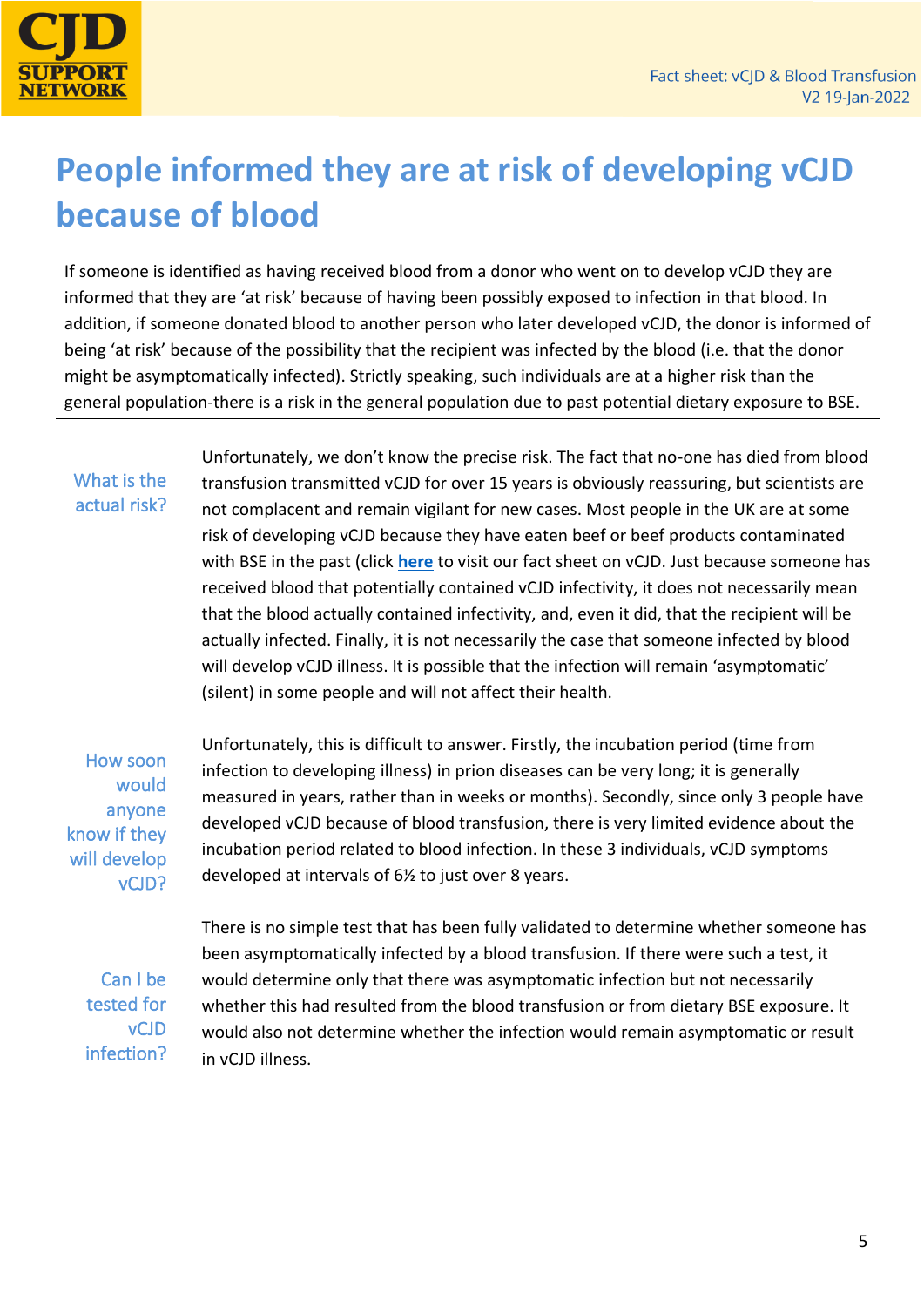

## <span id="page-6-0"></span>**What should I do if I am notified of being 'at risk'?**

There is no specific action you should take in your ordinary life. There is no evidence that vCJD infection can be transmitted by ordinary, even intimate, contact. However, as a public health measure, you will be informed that certain precautions will be taken if you require certain medical investigations or treatments, in order to prevent any possibility of transmission to others. You should not donate blood, tissue or organs. Also, before undergoing any medical, surgical or dental procedure, you should tell the person carrying out the treatment about your potential risk, so that they can decide if any special arrangements for instruments they will be using are needed. It should be stressed that any measures taken are essentially precautionary, relevant to all those 'at risk', and do not mean that you are actually infected or infective. However, as a person 'at risk for public health purposes',

Your medical and dental care should not be compromised in anyway. A note of your risk will be made in your medical notes and there may be some occasions where instruments used in your care are treated differently. The National Prion Clinic and NCJDRSU may be able to help you if you feel that your care has been compromised.

#### <span id="page-6-1"></span>What are the symptoms?

All forms of CJD have a range of psychiatric and neurological symptoms owing to the changes that occur in the brain. These are detailed in other fact sheets (click **[here](https://www.cjdsupport.net/images/factsheets/Variant_CJD_v2_FINAL.pdf)** to view our vCJD factsheet). It is important to understand that the early symptoms of vCJD are non-specific i.e. they may occur for many reasons other than vCJD. If you are concerned about symptoms of any sort, it is unlikely that they are the start of vCJD. Make an appointment to see your GP, who will refer you to a specialist if appropriate. You may also contact the CJD support network for general information and advice.

<span id="page-6-2"></span>Are there any treatments? Unfortunately, there are no treatments for the various forms of CJD at the moment. However, researchers all over the world are working towards developing treatments for CJD.

<span id="page-6-3"></span>Can I pass the disease on to my children or family?

There is no evidence that vCJD contracted through a blood transfusion can be passed on from patient to child. Should you develop vCJD with or without symptoms, your children and other relatives will not inherit the disease. However, as a precautionary measure, people at risk should not donate sperm or breast milk.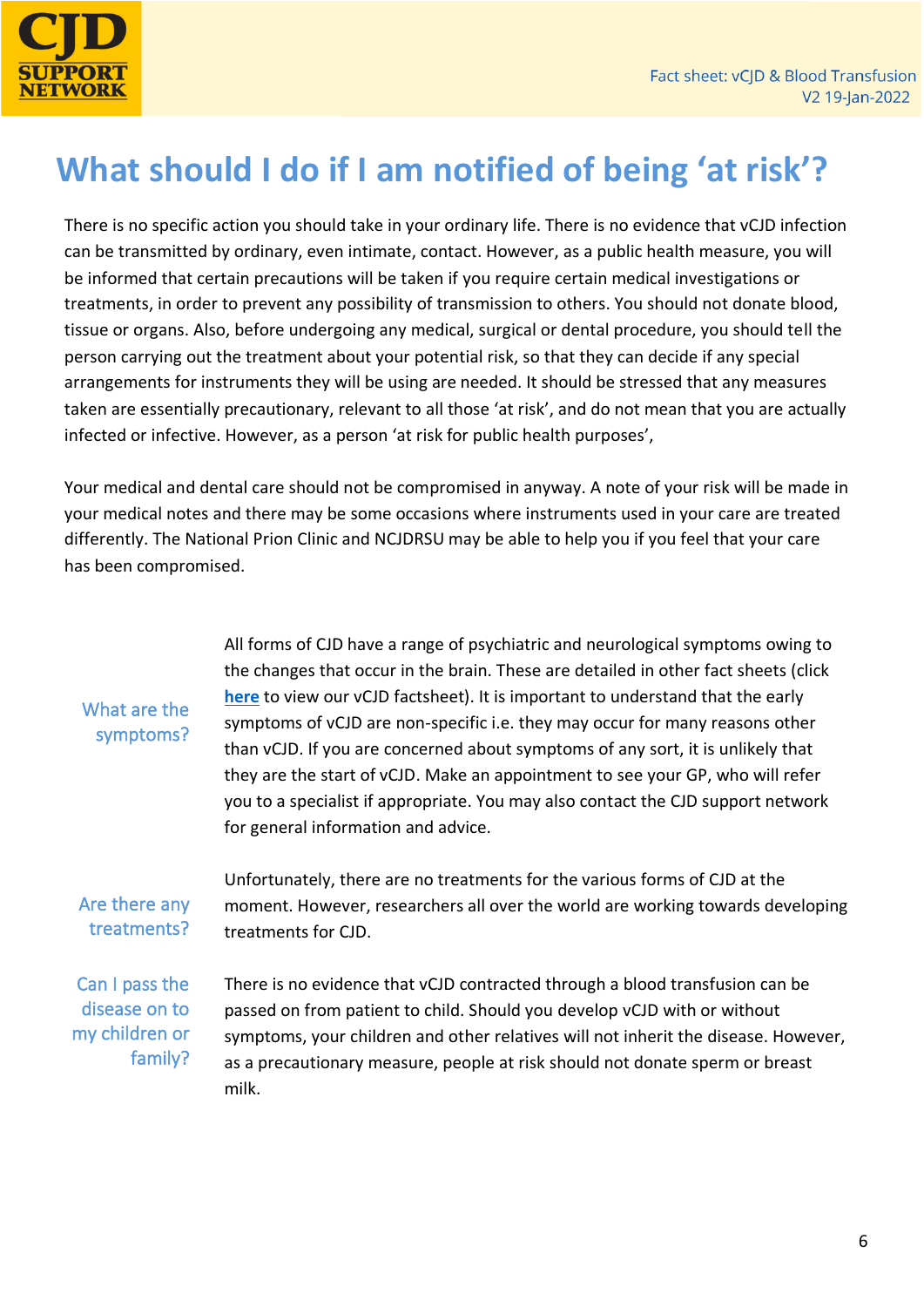

<span id="page-7-0"></span>Can being identified as at risk affect my ability to get life insurance, a mortgage or private healthcare?

Being at risk should not affect your existing policies. However, when taking out a new policy, you should answer all questions truthfully because if you lie or conceal information your policy could be invalid. If you are not asked questions relevant to your at risk status you do not need to volunteer information.

The Association of British Insurers has stated that its members do not refuse insurance just because someone is considered at risk for public health purposes. Mortgage companies and private healthcare agencies should adopt a similar approach. However, the CJD support network knows of one case where someone at risk was refused life insurance. If you have any problems obtaining insurance or other financial arrangements, please contact the CJD Support Network helpline on **0800 774 7317**.

#### <span id="page-7-1"></span>Should I tell my employer?

There is no need to tell your employer about being at risk unless you are asked directly by, for example, your occupational health department.There is no evidence that CJD can be transmitted in the workplace. There have been no cases where doctors or the healthcare workers have passed CJD on to patients or where patients have transmitted the disease to workers in the health service.

#### <span id="page-7-2"></span>Will this increased risk affect my health care?

<span id="page-7-3"></span>I'm still concerned, what should I do?

Routine health and dental care should not be affected. However, as a precaution, your doctor, dentist or healthcare worker needs to be aware of your health risk status in the unlikely event of you needing complicated surgery.

<span id="page-7-4"></span>Where can I get further information and support?

If you are concerned about your health you should contact your GP. If you and your family would like to discuss your increase risk status you can contact either the National Prion Clinic, the National CJD Research and Surveillance Unit, or the CJD Support Network for advice.

The information and that you are at risk of CJD for public health purposes has probably come as a shock. You may feel isolated, bewildered and unsure of where to obtain further information and support. There are a number of agencies that can provide you with more detailed information. In particular we would encourage you to contact the CJD support network. The network offers practical and emotional support for those diagnosed with any form of CJD, those considered at risk of developing CJD, their friends and families.